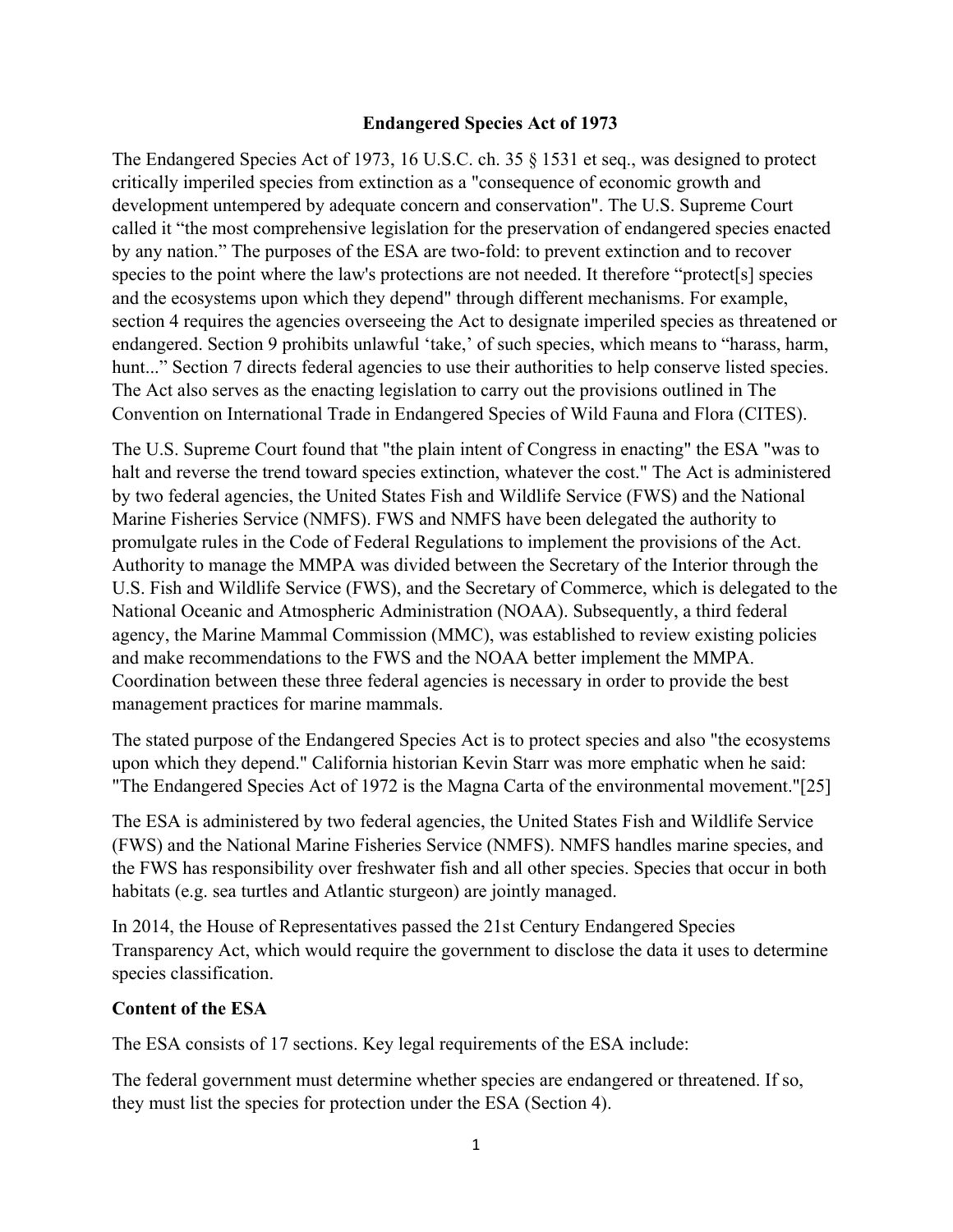If determinable, critical habitat must be designated for listed species (Section 4).

Absent certain limited situations (Section 10), it is illegal to "take" an endangered species (Section 9). "Take" can mean kill, harm, or harass (Section 3).

Federal agencies will Section 7 of the U.S. Endangered Species Act (ESA) requires cooperation among federal agencies to conserve endangered or threatened species. Section 7(a)(1) directs the Secretary of the Interior and all federal agencies to proactively use their authorities to conserve such species. This directive is often referred to as an 'affirmative requirement.' Section 7(a)(2) of the Act requires federal agencies to ensure their actions do not jeopardize listed species or adversely modify critical habitat. Federal agencies (referred to as "action agencies") must consult with the Secretary of the Interior before taking any action which may affect listed species. Section  $7(a)(2)$  is often referred to as the consultation process. use their authorities to conserve endangered species and threatened species (Section 7).

Federal agencies cannot jeopardize listed species' existence or destroy critical habitat (Section 7).

Any import, export, interstate, and foreign commerce of listed species is generally prohibited (Section 9).

Endangered fish or wildlife cannot be taken without a take permit. This also applies to certain threatened animals with section 4(d) rules (Section 10).

# **Listing process**

After receiving a petition to list a species, the two federal agencies take the following steps, or rulemaking procedures, with each step being published in the Federal Register, the US government's official journal of proposed or adopted rules and regulations:

1. If a petition presents information that the species may be imperiled, a screening period of 90 days begins (interested persons and/or organization petitions only). If the petition does not present substantial information to support listing, it is denied.

2. If the information is substantial, a status review is started, which is a comprehensive assessment of a species' biological status and threats, with a result of : "warranted", "not warranted," or "warranted but precluded."

A finding of not warranted, the listing process ends.

Warranted finding means the agencies publish a 12-month finding (a proposed rule) within one year of the date of the petition, proposing to list the species as threatened or endangered. Comments are solicited from the public, and one or more public hearings may be held. Three expert opinions from appropriate and independent specialists may be included, but this is voluntary.

A "warranted but precluded" finding is automatically recycled back through the 12-month process indefinitely until a result of either "not warranted" or "warranted" is determined. The agencies monitor the status of any "warranted but precluded" species.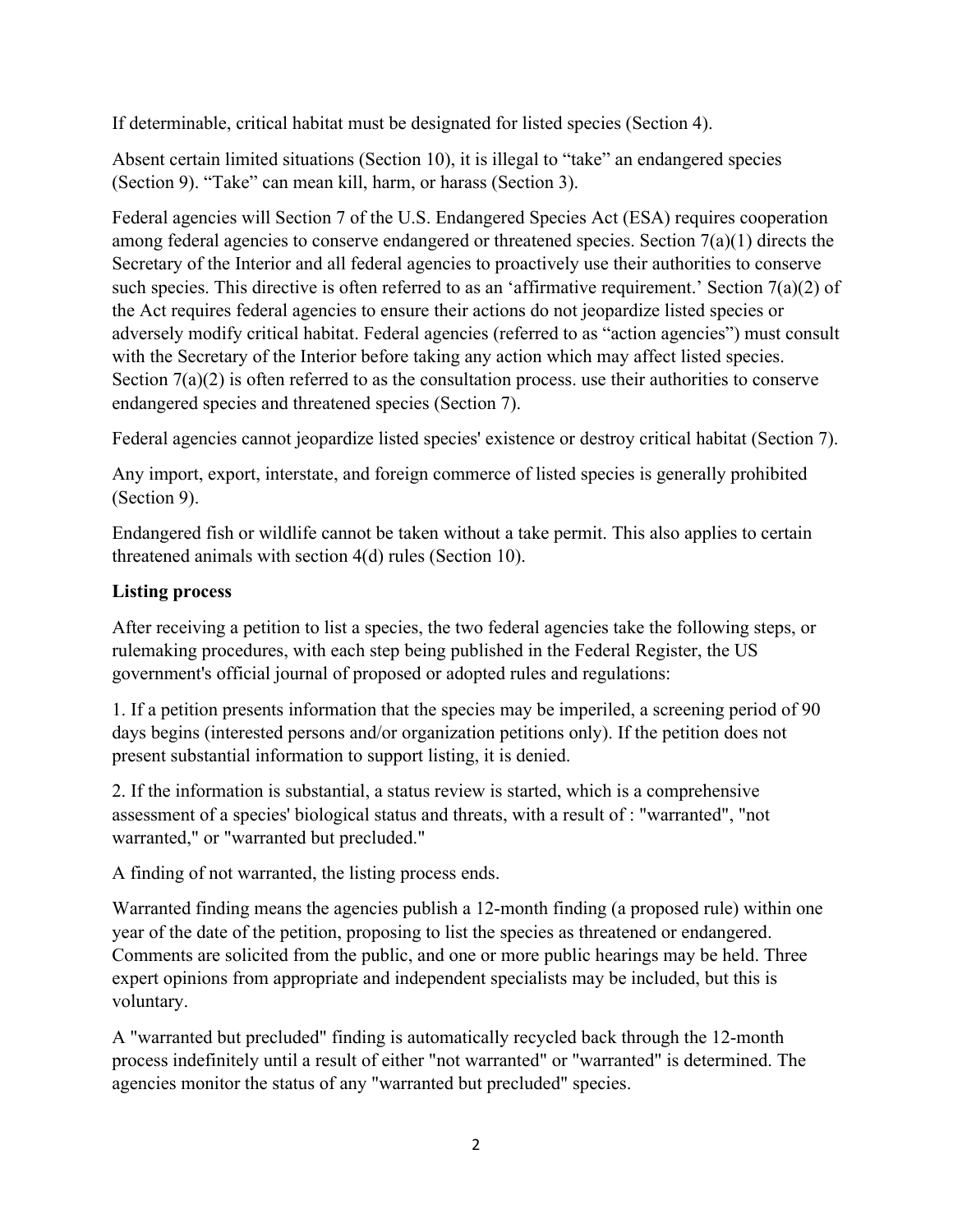Essentially the "warranted but precluded" finding is a deferral added by the 1982 amendment to the ESA. It means other, higher-priority actions will take precedence. For example, an emergency listing of a rare plant growing in a wetland that is scheduled to be filled in for housing construction would be a "higher-priority".

3. Within another year, a final determination (a final rule) must be made on whether to list the species. The final rule time limit may be extended for 6 months and listings may be grouped together according to similar geography, threats, habitat or taxonomy.

## **Critical habitat**

The provision of the law in Section 4 that establishes critical habitat is a regulatory link between habitat protection and recovery goals, requiring the identification and protection of all lands, water and air necessary to recover endangered species. To determine what exactly is critical habitat, the needs of open space for individual and population growth, food, water, light or other nutritional requirements, breeding sites, seed germination and dispersal needs, and lack of disturbances are considered.

As habitat loss is the primary threat to most imperiled species, the Endangered Species Act of 1973 allowed the Fish and Wildlife Service (FWS) and National Marine Fisheries Service (NMFS) to designate specific areas as protected "critical habitat" zones. In 1978, Congress amended the law to make critical habitat designation a mandatory requirement for all threatened and endangered species.

Critical habitats are required to contain "all areas essential to the conservation" of the imperiled species, and may be on private or public lands. The Fish and Wildlife Service has a policy limiting designation to lands and waters within the U.S. and both federal agencies may exclude essential areas if they determine that economic or other costs exceed the benefit. The ESA is mute about how such costs and benefits are to be determined.

All federal agencies are prohibited from authorizing, funding or carrying out actions that "destroy or adversely modify" critical habitats (Section 7(a) (2)). While the regulatory aspect of critical habitat does not apply directly to private and other non-federal landowners, large-scale development, logging and mining projects on private and state land typically require a federal permit and thus become subject to critical habitat regulations. Outside or in parallel with regulatory processes, critical habitats also focus and encourage voluntary actions such as land purchases, grant making, restoration, and establishment of reserves.

The ESA requires that critical habitat be designated at the time of or within one year of a species being placed on the endangered list. In practice, most designations occur several years after listing. Between 1978 and 1986 the FWS regularly designated critical habitat. In 1986 the Reagan Administration issued a regulation limiting the protective status of critical habitat. As a result, few critical habitats were designated between 1986 and the late 1990s. In the late 1990s and early 2000s, a series of court orders invalidated the Reagan regulations and forced the FWS and NMFS to designate several hundred critical habitats, especially in Hawaii, California and